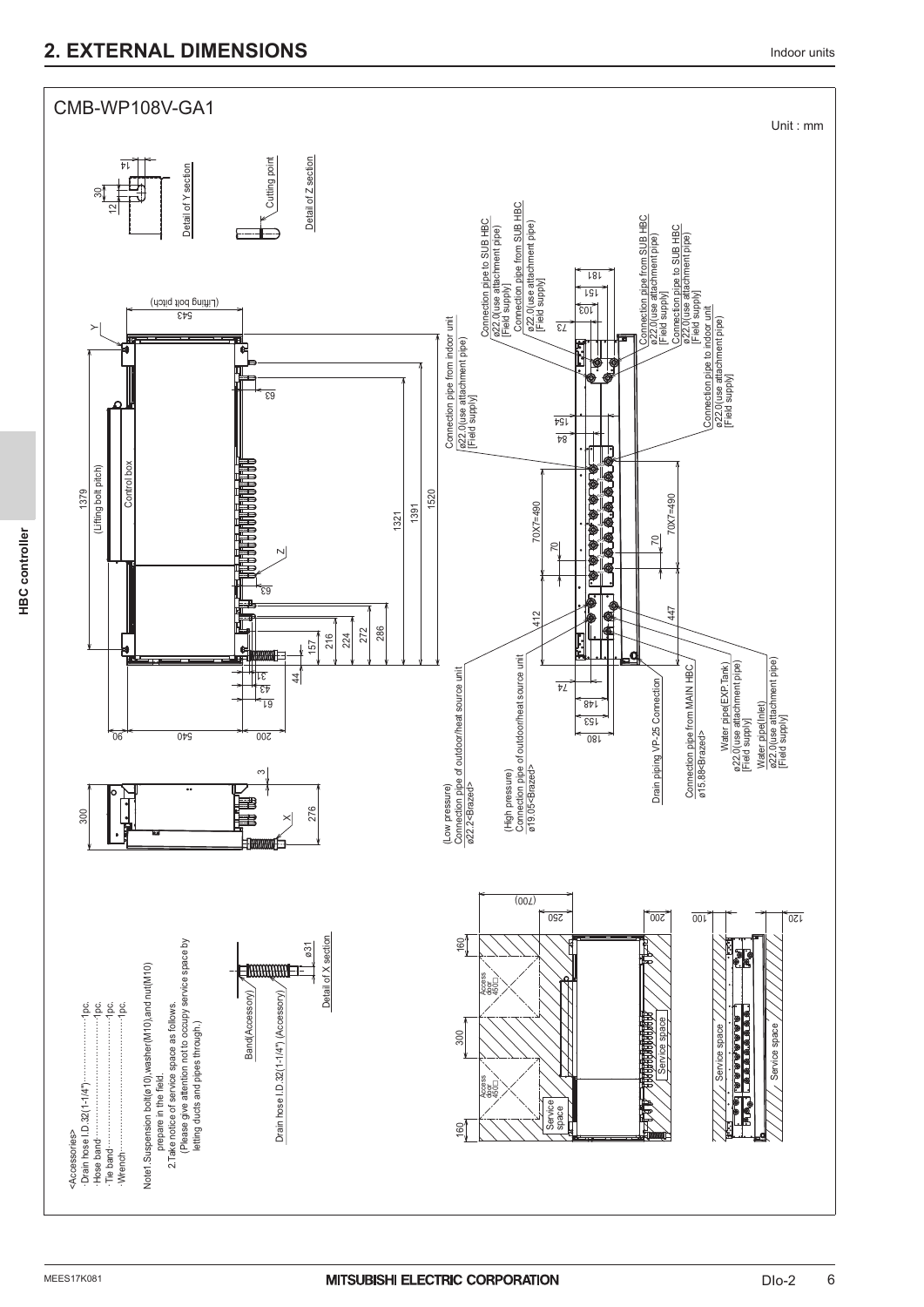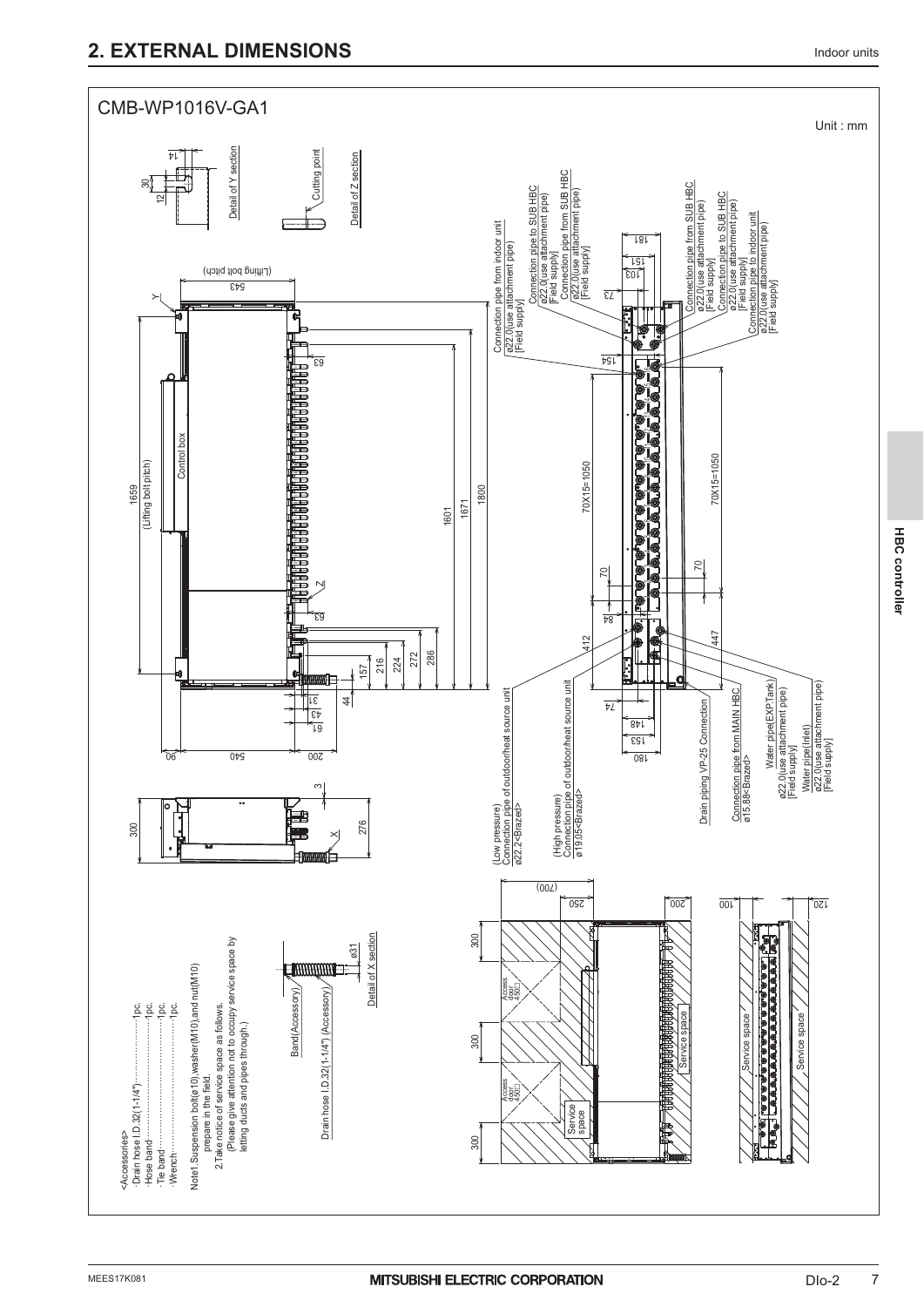## **2. EXTERNAL DIMENSIONS Indoor units**